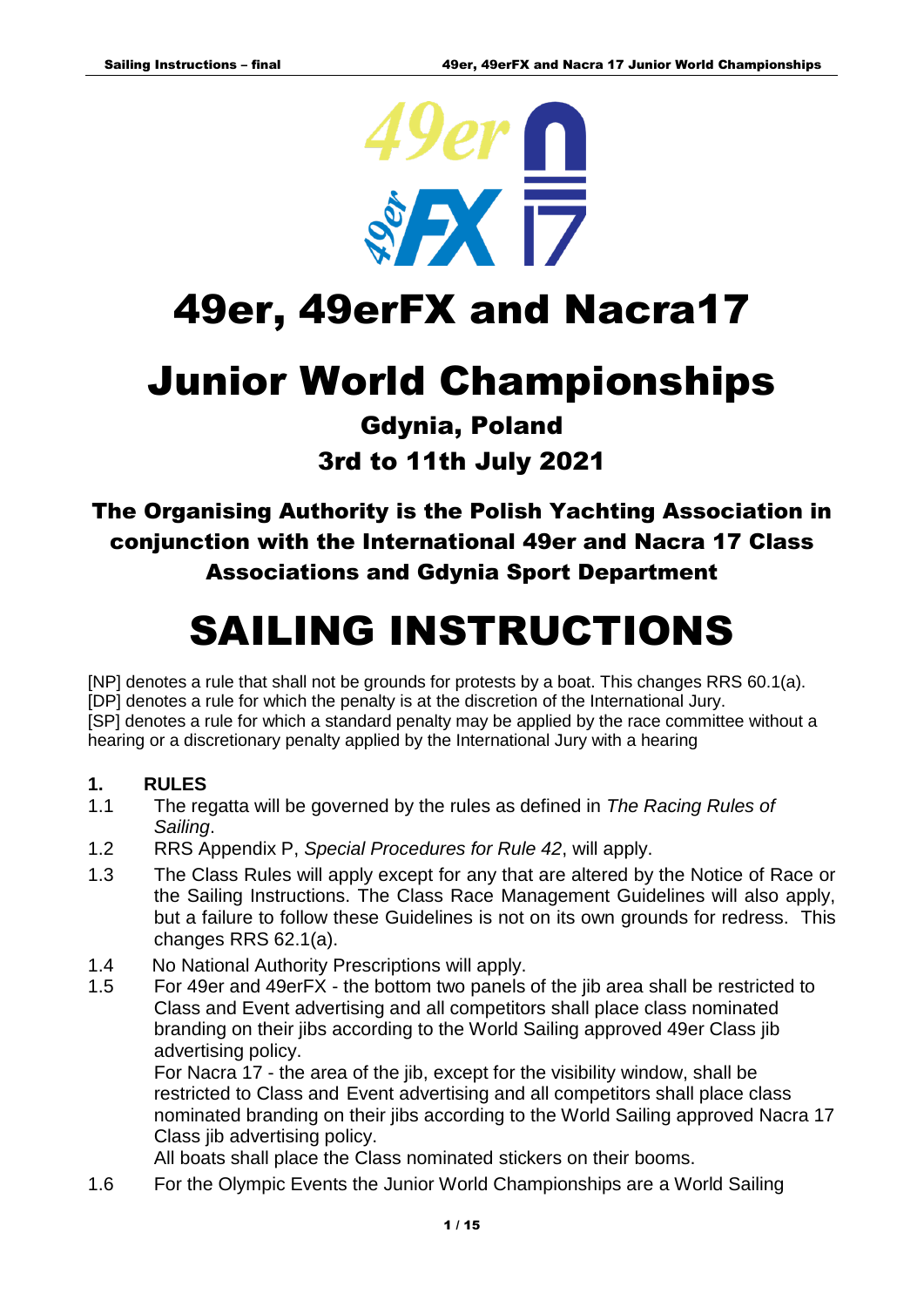ranking 100 point event.

#### **2. IDENTIFICATION [DP][NP][SP]**

- 2.1 Boats will be required to affix the stickers provided by the Organising Authority on both sides of the forward 25% of the hull, 200mm from the bow. Boats shall affix the stickers in accordance with any instructions given by the Organising Authority.
- 2.2 [SP] Provided two or more Qualifying races have been completed, from Thursday 8 July onwards, each day while racing, the sailors of the first, second and third boats in series ranking at the beginning of the day shall wear yellow, blue and red lycra bibs respectively. These bibs will be available at the Race Office each day from two hours before the first scheduled warning signal of the day and shall be returned by competitors as soon as possible after the day's racing.

#### **3. CAMERAS AND ELECTRONIC EQUIPMENT [NP]**

- 3.1 Boats may be required to carry on board cameras, sound equipment or positioning equipment as specified by the Organising Authority. Corrector weights may be required for boats without cameras. Competitors may also use their own camera recording equipment and attachments, but these are to be removable for weighing. A boat shall not be given redress based on a claim involving this equipment. This changes RRS 62.1.
- 3.2 **IDPIISPIINPI The Organising Authority may supply GPS tracking units for use** during the Qualifying Series and the Final Series. Boats shall carry these GPS units whilst racing. The GPS units shall be picked up every morning from the Race Office before going afloat and shall be returned to the Race Office no later than the end of protest time.
- 3.3 No competitor or support team shall use a drone over the racing area.

#### **4. NOTICES TO COMPETITORS**

Notices to competitors will be posted online on the Official Notice Board at the: [https://www.racingrulesofsailing.org/documents/2268/event?name=49er-49erfx](https://www.racingrulesofsailing.org/documents/2268/event?name=49er-49erfx-and-nacra17-junior-world-championships)[and-nacra17-junior-world-championships](https://www.racingrulesofsailing.org/documents/2268/event?name=49er-49erfx-and-nacra17-junior-world-championships) 

#### **5. CHANGES TO SAILING INSTRUCTIONS**

Any change to the sailing instructions will be posted not less than two hours before the scheduled warning signal on the day it will take effect, except that any change to the timing of races, will be posted by 2000 the day before it will take effect.

#### **6. SIGNALS MADE ASHORE**

- 6.1 Signals made ashore will be displayed at the official flagpole located at YKP clubhouse balcony.
- 6.2 [DP][NP][SP] Flag D displayed ashore with one sound signal this means: "the warning signal will be made not less than 60 minutes after flag D is displayed or not before the scheduled time. Boats shall not leave their allocated berth until this signal is made".

#### **7. SCHEDULE OF EVENTS**

| 7.1 | Sunday 4 July            | 0900 - 1800 Registration |                                       |
|-----|--------------------------|--------------------------|---------------------------------------|
|     | Monday 5 July            |                          | 0900 - 1800 Registration              |
|     | Day 0 - Tuesday 6 July   | 0900 - 1100 Registration |                                       |
|     |                          | 1455                     | Practice Races (this changes NoR 6.1) |
|     |                          | 1730                     | <b>Competitors Briefing</b>           |
|     |                          | 1800                     | <b>Opening Ceremony</b>               |
|     | Day 1 - Wednesday 7 July | 1055                     | <b>Qualifying Series Races</b>        |
|     | Day 2 - Thursday 8 July  | 1055                     | <b>Qualifying Series Races</b>        |
|     |                          |                          |                                       |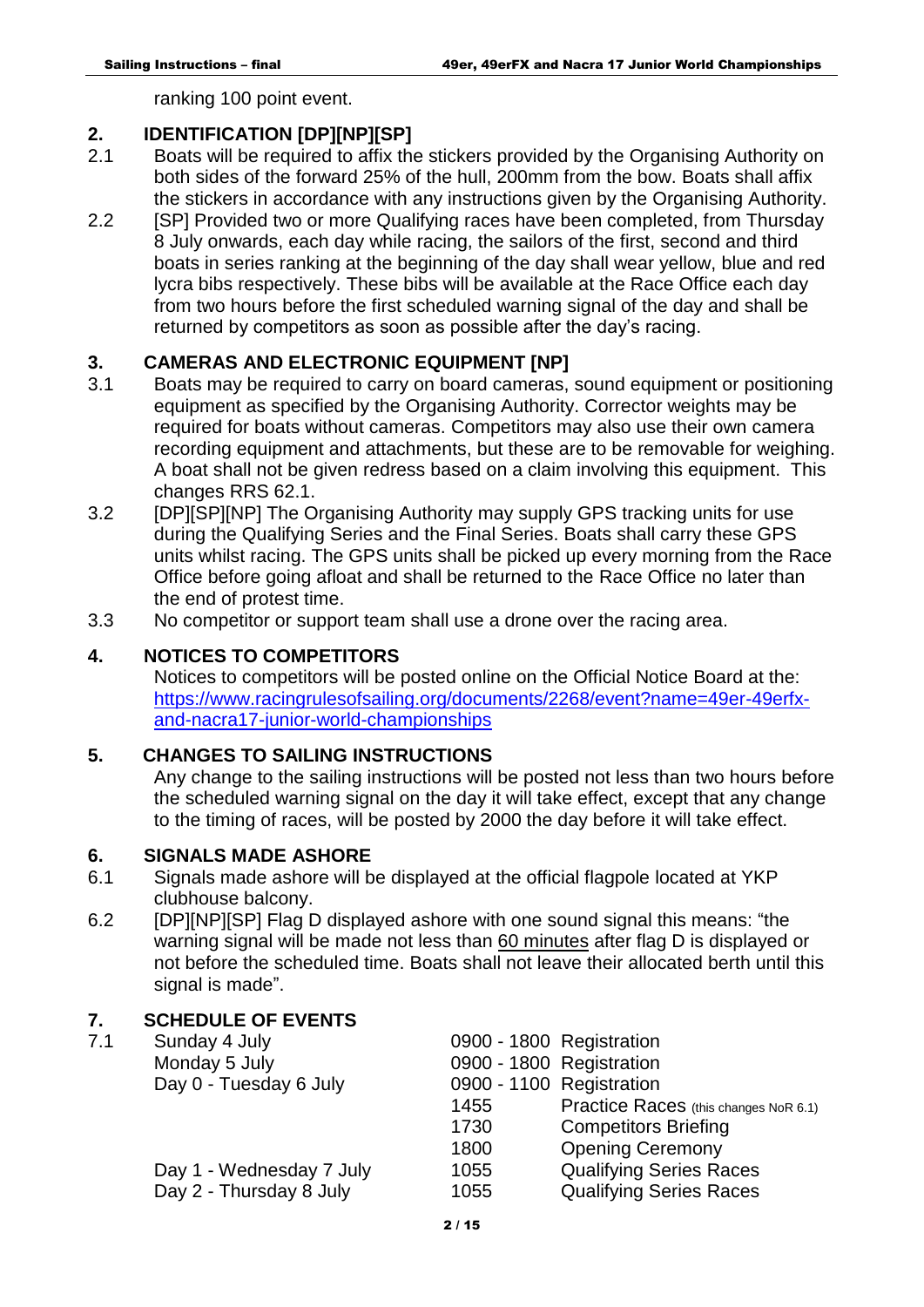| Day 3 - Friday 9 July    | 1055 | <b>Qualifying Series Races</b> |
|--------------------------|------|--------------------------------|
| Day 4 - Saturday 10 July | 1055 | <b>Final Series Races</b>      |
| Day 5 - Sunday 11 July   | 0955 | <b>Final Series Races</b>      |
| - - -                    |      |                                |

Prize Giving and Closing Ceremony as soon as possible after racing 7.2 On Sunday 11 July there will be no warning signal after 1600.

7.3 There will be an informal meeting with the PRO for the coaches at 0900 each

morning from Thursday 8 July.

#### **8. FORMAT OF RACING - QUALIFYING SERIES AND FINAL SERIES**

The regatta will consist of an Opening Series with no Medal Race. For 49er and 49erFX - The Opening Series will be divided into a Qualifying Series and a Final Series.

For Nacra 17 - The Opening Series will be a Single Series

These races are as described in Attachment C. The provisional racing schedule is described in Attachment D.

#### **9. CLASS FLAGS**

- 9.1 In the Qualifying Series, for 49er and 49erFX the class flags will be the class insignia on a background of the colour of the appropriate fleet, yellow or blue.
- 9.2 In the Final Series, for 49er and 49erFX the class flags will be the class insignia on a background of yellow (gold fleet) and blue (silver fleet).
- 9.3 For Nacra 17 the class flag will be the class insignia on a background of yellow.

### **10. RACING AREAS AND FLEET ASSIGNMENTS**

- 10.1 Attachment B shows the location of the race areas.
- 10.2 The provisional race schedule including the time of the first warning signals and the assignment of fleets to courses will be as per Attachment D.
- 10.3 [DP][NP] Boats not racing shall not sail in a course area being used by another fleet.

#### **11. THE COURSES**

- 11.1 Attachment A shows the course to be sailed, the order in which the marks are to be passed, the side on which each mark is to be left, and the signals indicating the number of rounds to be sailed.
- 11.2 No later than the warning signal, the race committee signal vessel will display the approximate compass bearing from the race committee signal vessel to Mark 1.
- 11.3 There will be a gate at the leeward marks and Nacra 17 will have a spreader mark at the windward mark.
- 11.4 A gate may be replaced by a single mark to be left to port.

#### **12. MARKS**

Course A All marks .............................. Red cylinder Change mark........................ Green cone

Course B All marks ............................. Yellow cylinder Change mark........................ Red cone

| Course C                       |  |
|--------------------------------|--|
| Marks 1, 2S/2P Orange cylinder |  |
| Mark 1A Orange sphere          |  |
| Change markGreen cone          |  |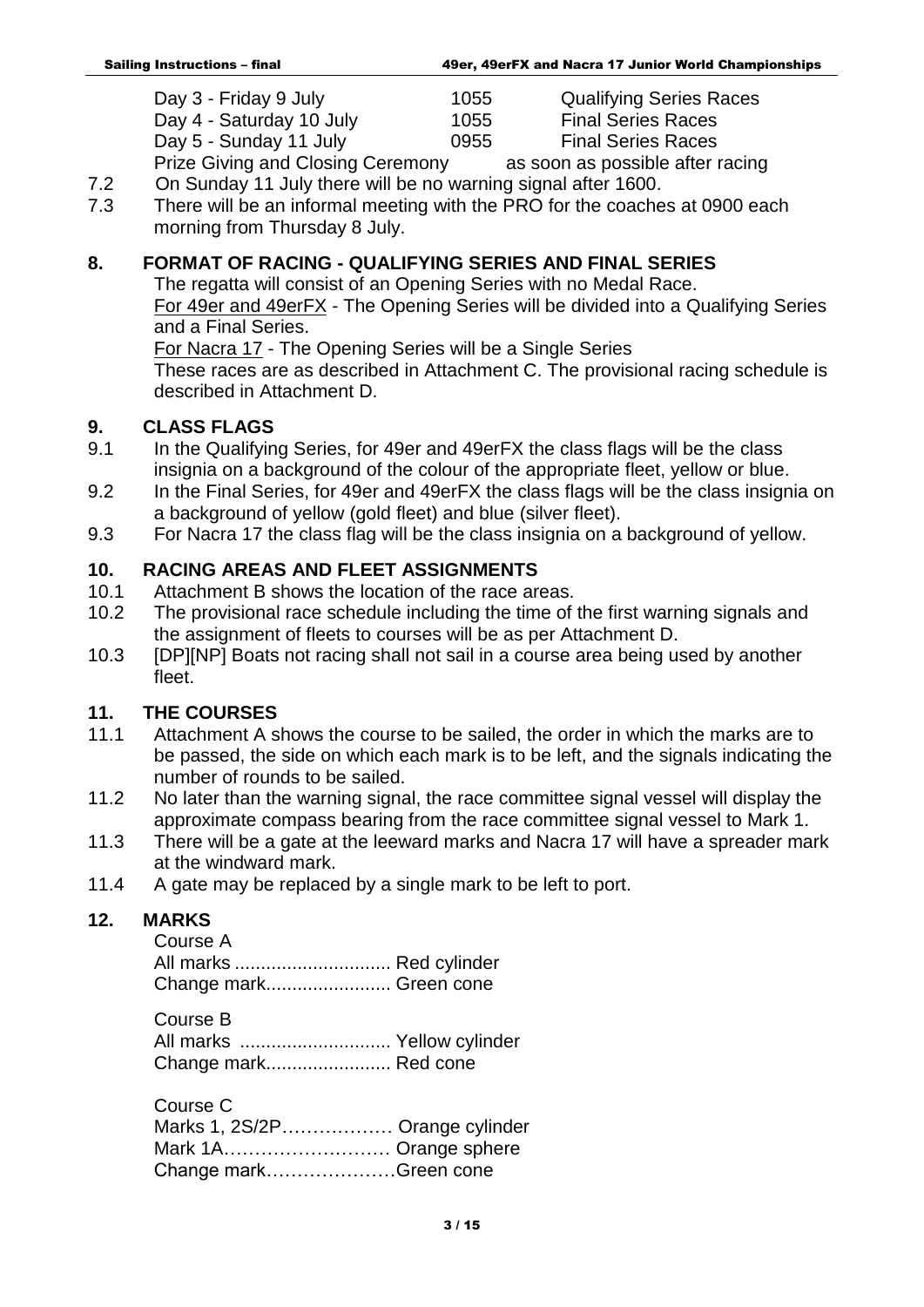Starting marks………………..Race Committee vessels or Race Committee vessel and laid buoy with a staff with an orange flag Finishing marks………………Race Committee vessels or Race Committee vessel

and laid buoy with a staff with an orange flag

#### **13. THE START**

- 13.1 The starting line will be between staffs displaying orange flags on the starting marks.
- 13.2 [DP][NP] Boats whose warning signal has not been made shall avoid the starting area.
- 13.3 A boat starting later than four minutes after her starting signal will be scored Did Not Start. This changes RRS A4 and A5.
- 13.4 To alert boats that a race or sequence of races will begin soon, the orange starting line flag will be displayed with ONE sound signal not less than TWO minutes before the warning signal is displayed.

#### **14. CHANGE OF THE NEXT LEG OF THE COURSE**

- 14.1 To change the next leg of the course, the race committee will lay a change mark, which will be as detailed in SI 12. When a new mark is laid, the original mark will be removed as soon as possible.
- 14.2 For Nacra 17 only if the windward mark is changed a new spreader mark will not be laid.

#### **15. THE FINISH**

- 15.1 The finishing line will be between the staff displaying a blue flag on the main race committee vessel and either another race committee vessel displaying a blue flag or a staff with orange flag on finishing laid mark.
- 15.2 For Nacra 17 only [DP][SP] When the blue finishing flag is displayed on the main committee vessel NO boats shall enter the Finishing Exclusion Zone other than boats that are finishing who shall leave the zone immediately. See Attachment E

### **16. TIME LIMITS**

- 16.1 The time limits and target times are as follows:
	- Time limit…………………45 minutes
	- Finish window……………15 minutes

For Nacra 17 only in winds averaging less than 10 knots the Finishing window is increased to 20 minutes

Target time……………….30 minutes or as described in Appendix C.

16.2 Boats failing to finish within the Finish Window (the time after the first boat starts, sails the course and finishes) will be scored Did Not Finish without a hearing. This changes RRS 35, A4 and A5.

#### **17. PENALTY SYSTEM**

- 17.1 Appendix P, *Special Procedures for Rule 42* will apply, as changed by SI 17.2.
- 17.2 RRS 44.1 and RSS P2.1 are changed so that the Two-Turns penalty is replaced by a One-Turn penalty.
- 17.3 Penalties for breaches of NOR 18 (Insurance), NOR 20 (Media Rights), RRS 41, the Equipment Inspection Regulations, the Class Rules and rules in the Notice of Race and Sailing Instructions marked [DP], are at the discretion of the International Jury.
- 17.4 Breaches of rules in the SIs marked [NP] will not be grounds for a protest by a boat. This changes RRS 60.1(a).
- 17.5 For breaches of the SIs marked [SP], the race committee may apply a standard penalty without a hearing. A list of these breaches and the associated standard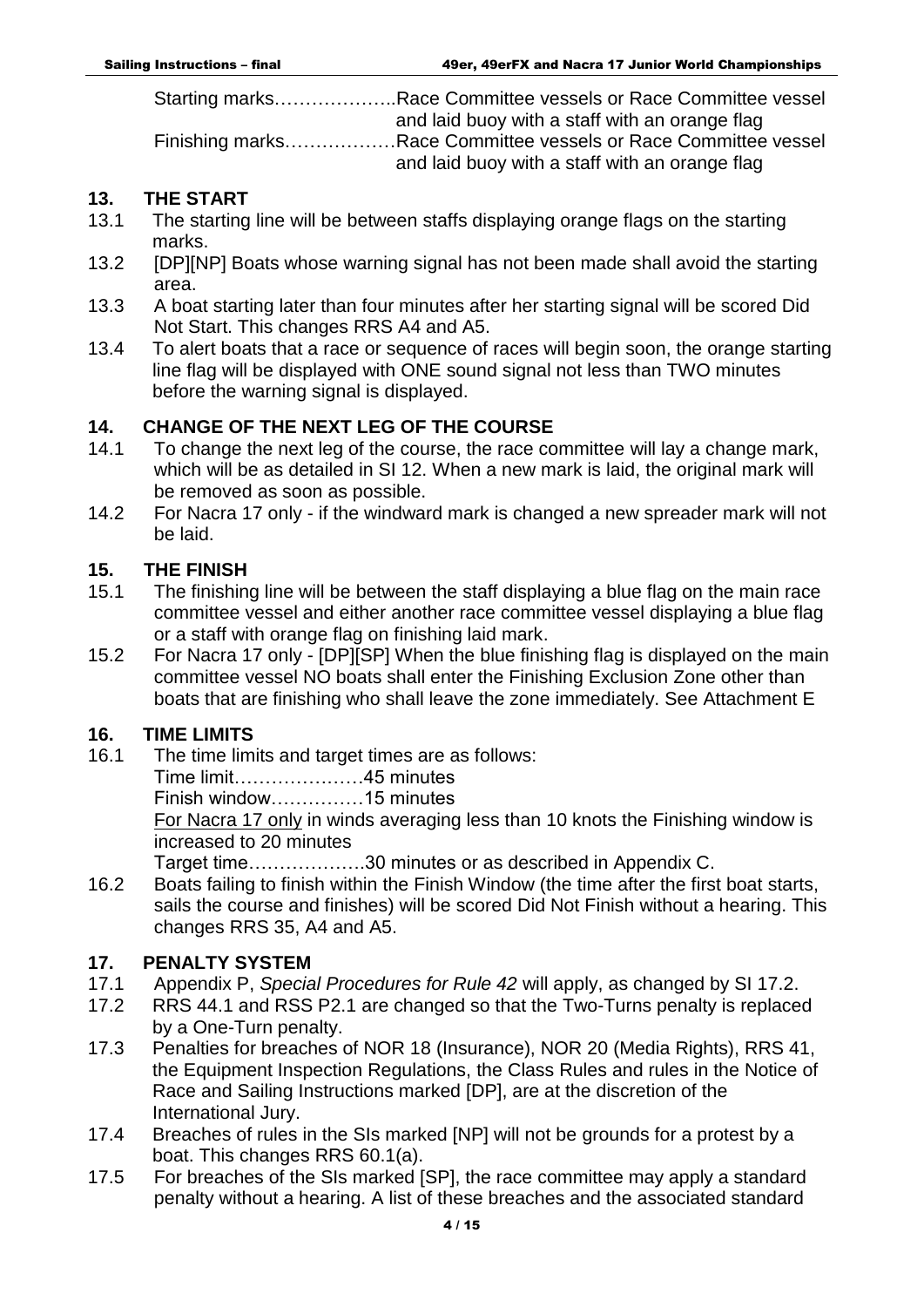penalties will be posted on the Official Notice Board. However, the race committee may protest a boat when they consider the standard penalty to be inappropriate. A boat that has been penalised with a standard penalty can neither be protested for the same incident by another boat nor can another boat request redress for this race committee action. This changes RRS 60.1, 63.1 and Appendix A5.

#### **18. HEARING REQUESTS**

- 18.1 Hearing requests forms are available [here.](https://www.racingrulesofsailing.org/protests/new?event_id=2268)
- 18.2 The protest time limit will be posted [here.](https://www.racingrulesofsailing.org/schedules/2268/event) The protest time limit will be 60 minutes after the last boat of each fleet has finished the last race of the day or the race committee signals no more racing today, whichever is later. The same time limit applies to protests by the race committee and jury about incidents they observe in the racing area. This time limit also applies to requests for redress. This changes RRS 61.3 and 62.2.
- 18.3 Notices will be posted [here](https://www.racingrulesofsailing.org/schedules/2268/event) no later than 30 minutes after the protest time limit to inform competitors of hearings in which they are parties or named as witnesses. Hearings will be held in the jury room located in YKP building. Hearings may start before the scheduled time with the agreement of all parties.
- 18.4 A list of boats that have been penalised under RRS Appendix P on the water or have been disqualified by the jury will be posted [here.](https://www.racingrulesofsailing.org/penalties/2268/event)
- 18.5 For the purposes of RRS 64.4(b) the 'authority responsible' is the Technical Committee appointed by the Organising Authority.
- 18.6 RRS 66.2 (a) will apply on the last scheduled day of racing of each series.
- 18.7 On the last day of racing of each series, a request for redress from a jury decision shall be delivered no later than 30 minutes after the decision was posted. This changes RRS 62.2.
- 18.8 The time limit for requests under RRS N1.4(b) is 5 minutes after a party is informed of a decision.

#### **19. INTERNATIONAL JURY**

- 19.1 If not all members of the International Jury are available on site hearings may be held in a jury room with the full International Jury online.
- 19.2 Decisions of the International Jury will be final as provided in RRS 70.5.

#### **20. SCORING**

- 20.1 The low point scoring system of Appendix A, as changed below, will apply.
- 20.2 FIVE races are required to be completed to constitute a Championship.
- 20.3 When less than FOUR races have been completed, a boat's overall score shall be the sum of her race scores.
- 20.4 When FOUR or more races have been completed, a boat's overall score shall be the total of her race scores excluding her worst score.
- 20.5 For Qualifying Series, a boat's penalty score shall be based on the number of boats in the largest fleet. This changes RRS A5.2.
- 20.6 Final Series fleets need not have completed the same number of races.
- 20.7 The Qualifying Series score plus the Final Series score will be the overall points for the Championship.
- 20.8 The boats in the Gold Fleet will be ranked above the boats in the Silver Fleet.

#### 20.9 **Resolving Ties**

- 20.9.1 For the Qualifying Series ties will be broken in accordance with RRS A8. In the Final Series ties will be broken in accordance with RRS A8 using the Final Series scores.
- 20.9.2 For Nacra 17 ties will be broken in accordance with RRS A8 using the Opening Series scores.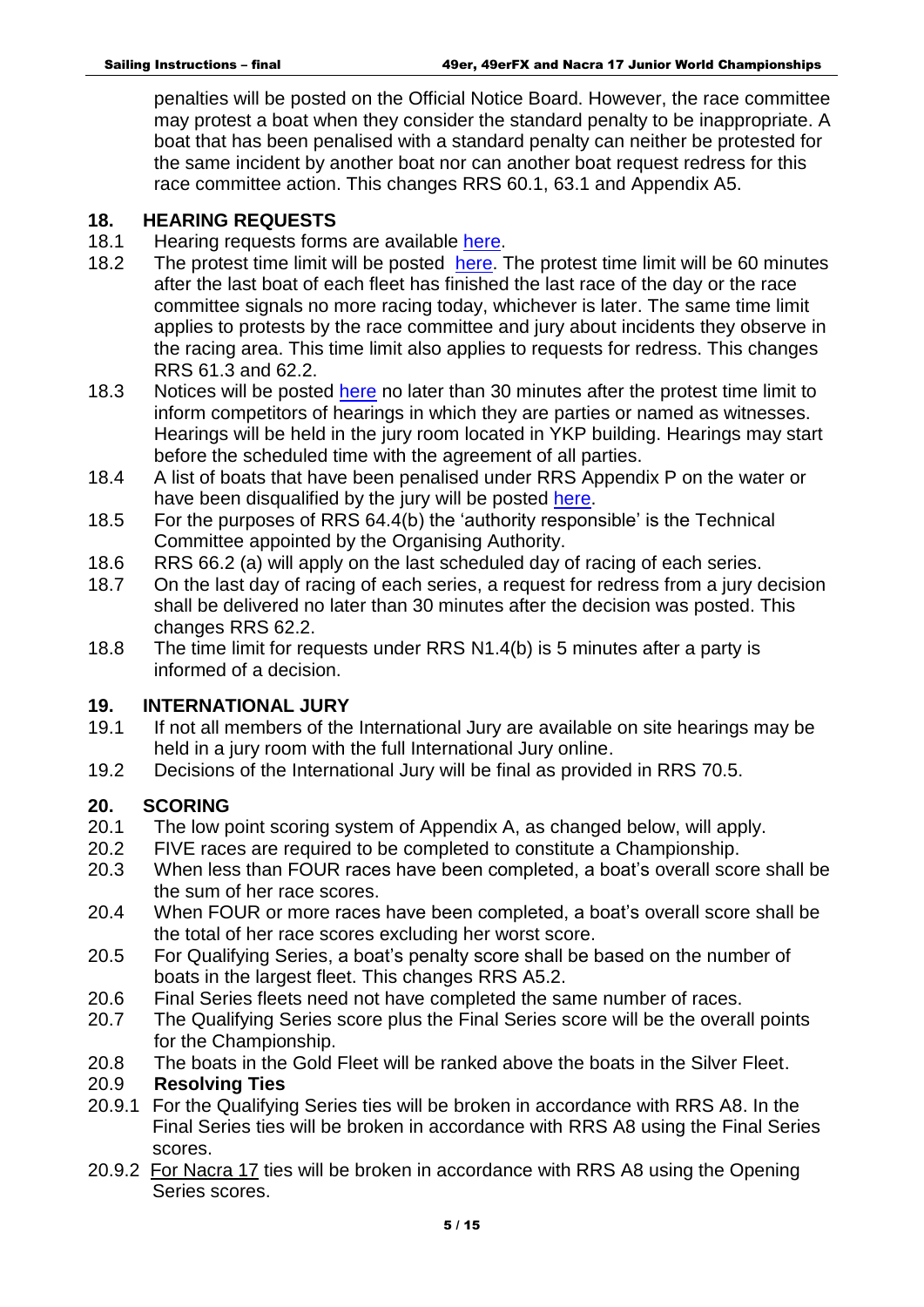#### 20.10 **Scoring enquiries**

To request correction of an alleged error in posted race or series results, a boat shall submit a scoring enquiry form available [here.](https://www.racingrulesofsailing.org/scoring_inquiries/new?event_id=2268)

#### **21. SAFETY [DP][SP]**

- 21.1 Competitors shall wear a personal flotation device at all times while afloat, except briefly while changing or adjusting clothing or personal equipment.
- 21.2 [SP] Competitors shall sign out before going on the water and sign in as soon as reasonably possible but within the protest time limit upon returning ashore, at the desk located at the entrance to the race office.
- 21.3 Boats not leaving the shore for the day's races shall notify the race office as soon as possible.
- 21.4 A boat that retires from a race shall notify the race committee as soon as possible.
- 21.5 The Race Committee radio channels for purpose of RRS 37 are:
	- Area A 69 Area B 72
	- Area C 77

#### **22. REPLACEMENT OF CREW OR EQUIPMENT**

- 22.1 Replacement of helm or crew shall require written approval of the PRO.
- 22.2 Request for replacement of helm or crew shall be made online at the first reasonable opportunity. The request form may be found [here.](https://www.racingrulesofsailing.org/crew_substitutions/new?event_id=2268) On Sunday 11 July any replacement of helm or crew shall be approved no later than the protest time limit.
- 22.3 Replacement of equipment shall require written approval of the Technical Committee.
- 22.4 Request for replacement of equipment shall be made online at the first reasonable opportunity. The request form may be found [here.](https://www.racingrulesofsailing.org/equipment_substitutions/new?event_id=2268) On Sunday 11 July any replacement equipment shall be approved no later than the protest time limit.

#### **23. EQUIPMENT AND MEASUREMENT CHECKS**

- 23.1 Any boat or equipment may be checked for compliance with the class rules and sailing instructions at any time. On the water, a boat can be instructed by the Technical Committee to proceed immediately to a designated area for measurement checks.
- 23.2 Limitations of equipment
	- i) Only one set of sails shall be used during the regatta. The sails shall be noted on the form at registration.
	- ii) For 49er and 49erFX only Only one forestay shall be used during the regatta. The forestay will be tagged on Sunday evening in the boat park.
- 23.3 All boats, when not afloat, shall be placed in the official dinghy park.
- 23.4 All boats shall comply with RRS 78.1 from 1300 on the day before their first scheduled race (hereinafter referred to as "Day Zero") onwards. Non-compliance from 1300 on Day Zero until the start of the first race shall be reported, protested and penalized as if it were discovered after racing on the first day on which races for that boat have been completed. This amends RRS 78.1.

#### **24. OFFICIAL BOATS**

| Official boats will be identified as follows: |                          |
|-----------------------------------------------|--------------------------|
|                                               |                          |
|                                               | Red flags with Bravo     |
|                                               | Green flags with Charlie |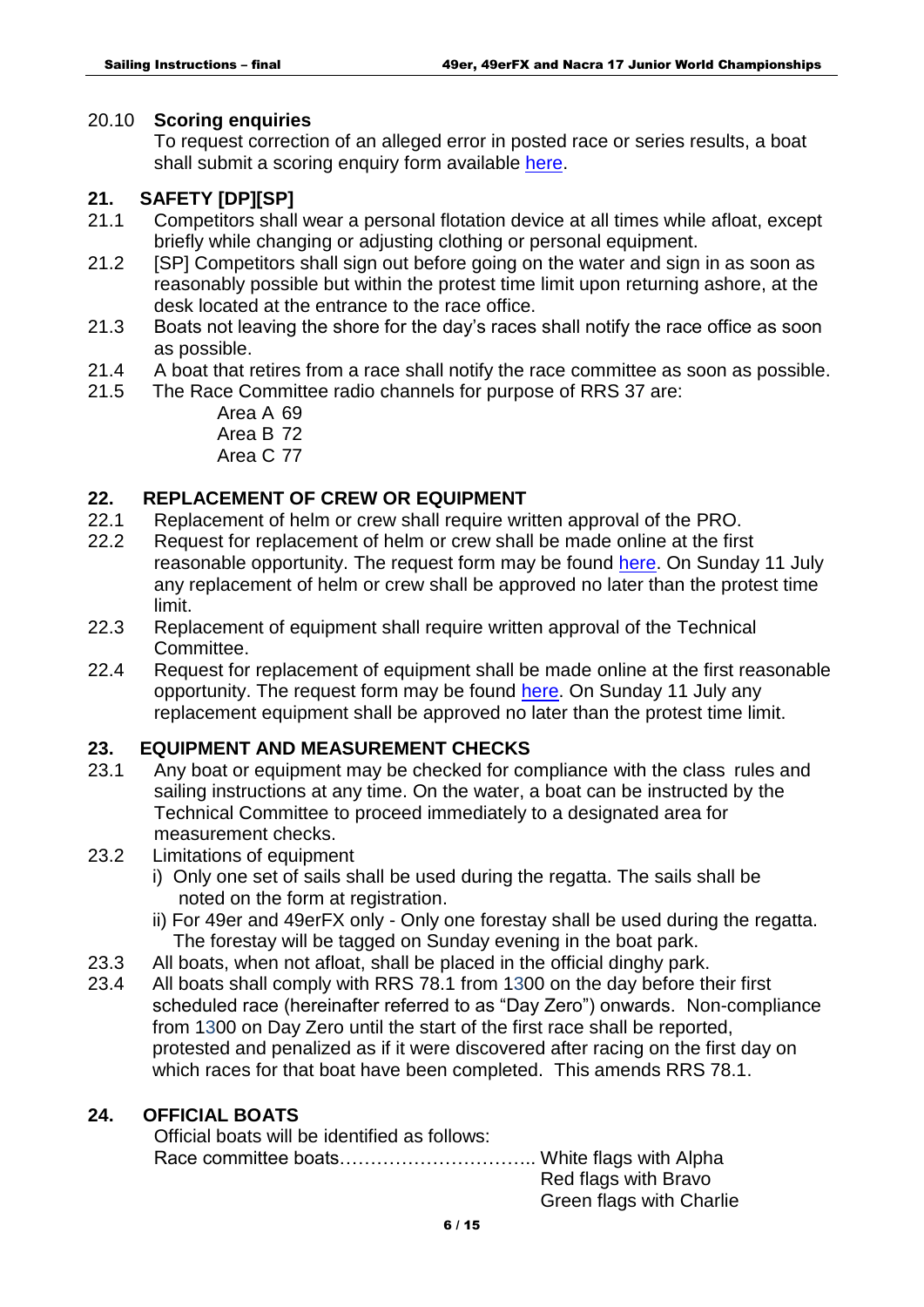Jury boats…………………………………………White flags with JURY Technical Committee boats..........…………….. White flags with MEASURER Media boats..........……………...........................White flags with MEDIA

#### **25. SUPPORT VESSELS [DP][NP]**

- 25.1 Team leaders, coaches and other support personnel shall not be in the area where boats are racing or within 100 metres of any boat racing from the time of the preparatory signal for the first fleet to start until all boats have finished or the race committee signals a postponement, general recall or abandonment. This SI does not apply during rescue operations.
- 25.2 At all times while on water, support vessels shall display either their national flag on a staff with the top of the hoist minimum 1.5 m above water level or their national code letters (minimum height 200mm) on the outside of the hull or on the side of the outboard motor cover.
- 25.3 Support vessels shall comply with the [Class Support Boat Regulations.](https://49er.org/wp-content/uploads/2021/02/49er-Nacra-17-Support-Vessel-Regulations.pdf)
- 25.4 Support vessels that are motoring at more than 5 knots shall remain at least 150 metres from any boat that is racing.
- 25.5 All support boats are at all times submitted to the Organising Committee and Race Committee authority and must comply with any instructions given by these authorities.
- 25.6 The International Jury may direct the Organising Authority to revoke privileges from any boat or person found to be in breach of SI 25.
- 25.7 Support vessels shall always be on the outside of the media boats (away from the fleet side) so that the media boats can capture images without coach boats in the image. This does not apply during any safety incident.

#### **26. CODE OF CONDUCT [DP][NP]**

Competitors shall comply with any reasonable request from a regatta official or a member of the Organising Authority.

#### **27. TRASH DISPOSAL [DP][NP]**

As sailors, we seek to protect and restore our waters. Trash may be placed aboard support and race committee boats.

#### **28. RADIO COMMUNICATION [DP][NP]**

 A boat shall neither make radio transmissions while racing nor receive radio communications not available to all boats. This restriction also applies to mobile telephones.

#### **29. PRIZES**

- 29.1 Prizes for the Championships will be announced and awarded at the end of racing. The winners will receive medals -
	- Junior World Championship 1st, 2nd, 3rd,
	- Silver fleet winners 1st, 2nd, 3rd,
	- Under 21 winners, competitors shall be under 21 on 31st December 2021.
- 29.2 Other prizes may be awarded at the discretion of the Organising Authority.

#### **30. RISK STATEMENT**

RRS 3 of the Racing Rules of Sailing states: "The responsibility for a boat's decision to participate in a race or to continue racing is her's alone." Sailing is by its nature an unpredictable sport and therefore inherently involves an element of risk. By taking part in the event, each competitor agrees and acknowledges that: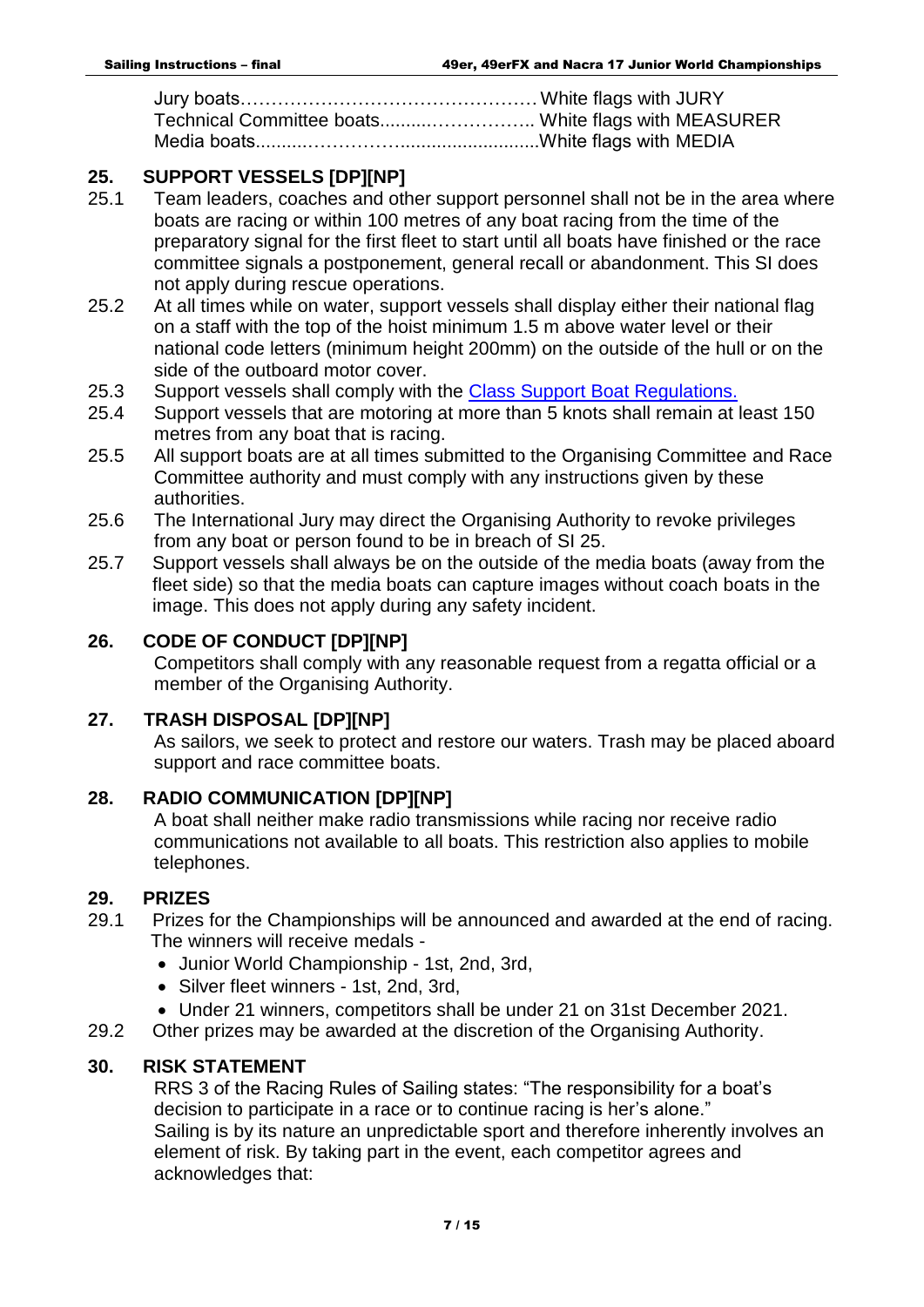- a) They are aware of the inherent element of risk involved in the sport and accept responsibility for the exposure of themselves, their crew and their boat to such inherent risk whilst taking part in the event.
- b) They are responsible for the safety of themselves, their crew, their boat and their other property whether afloat or ashore.
- c) They accept responsibility for any injury, damage or loss to the extent caused by their own actions or omission.
- d) Their boat is in good order, equipped to sail in the event and they are fit to participate.
- e) The provision of a race management team, patrol boats and other officials and volunteers by the event organiser does not relieve them of their own responsibilities.
- f) The provision of patrol boat cover is limited to such assistance, particularly in extreme weather conditions, as can be practically provided in the circumstances.
- g) It is their responsibility to familiarise themselves with any risks specific to this venue or this event drawn to their attention in any rules and information produced for this event and to attend any competitors' meetings held for this event.

#### **31. INSURANCE [DP][NP]**

Each participating boat shall have valid third-party liability insurance with a minimum cover of at least Euros 1,500,000 (or equivalent) per incident.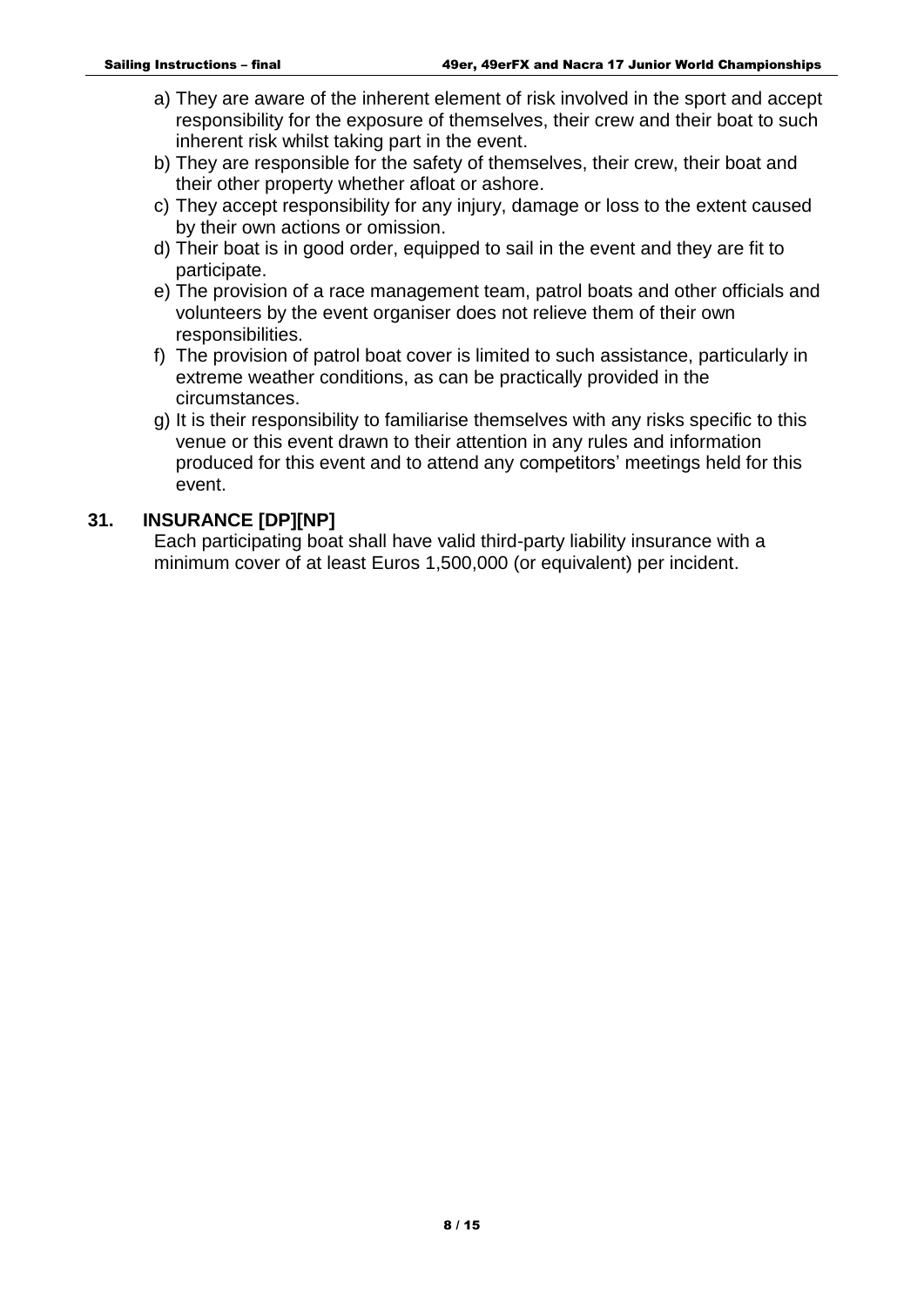Attachment A Course Diagram

|               | <b>COURSE: WINDWARD / LEEWARD</b>          |
|---------------|--------------------------------------------|
| <b>Signal</b> | <b>Mark Rounding Order</b>                 |
| L2            | <b>Start - 1 - 2s/2p - 1 - Finish</b>      |
| L3            | Start - 1 - 2s/2p - 1 - 2s/2p - 1 - Finish |
|               | 2p<br>2s<br>Start &<br><b>Finish</b>       |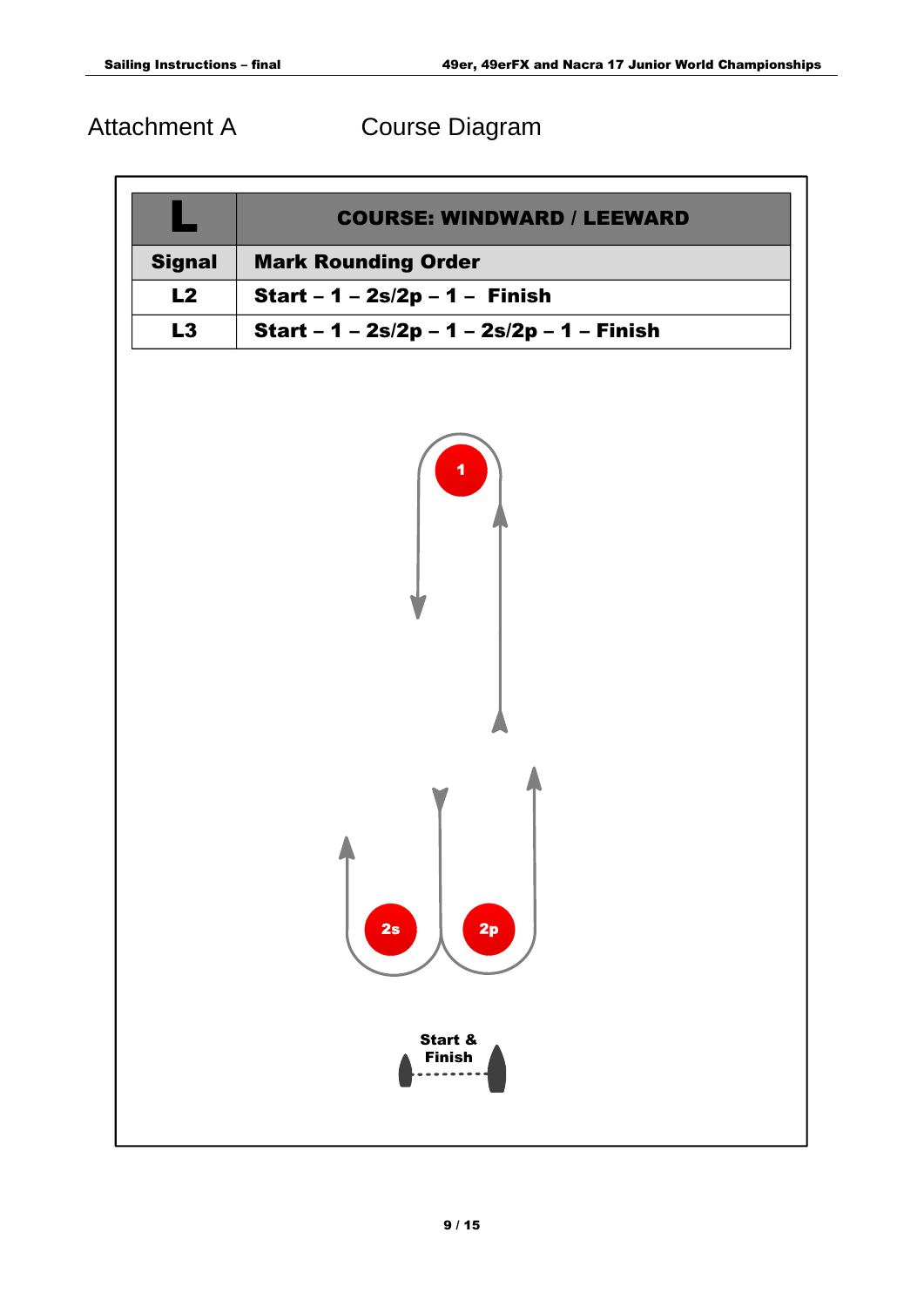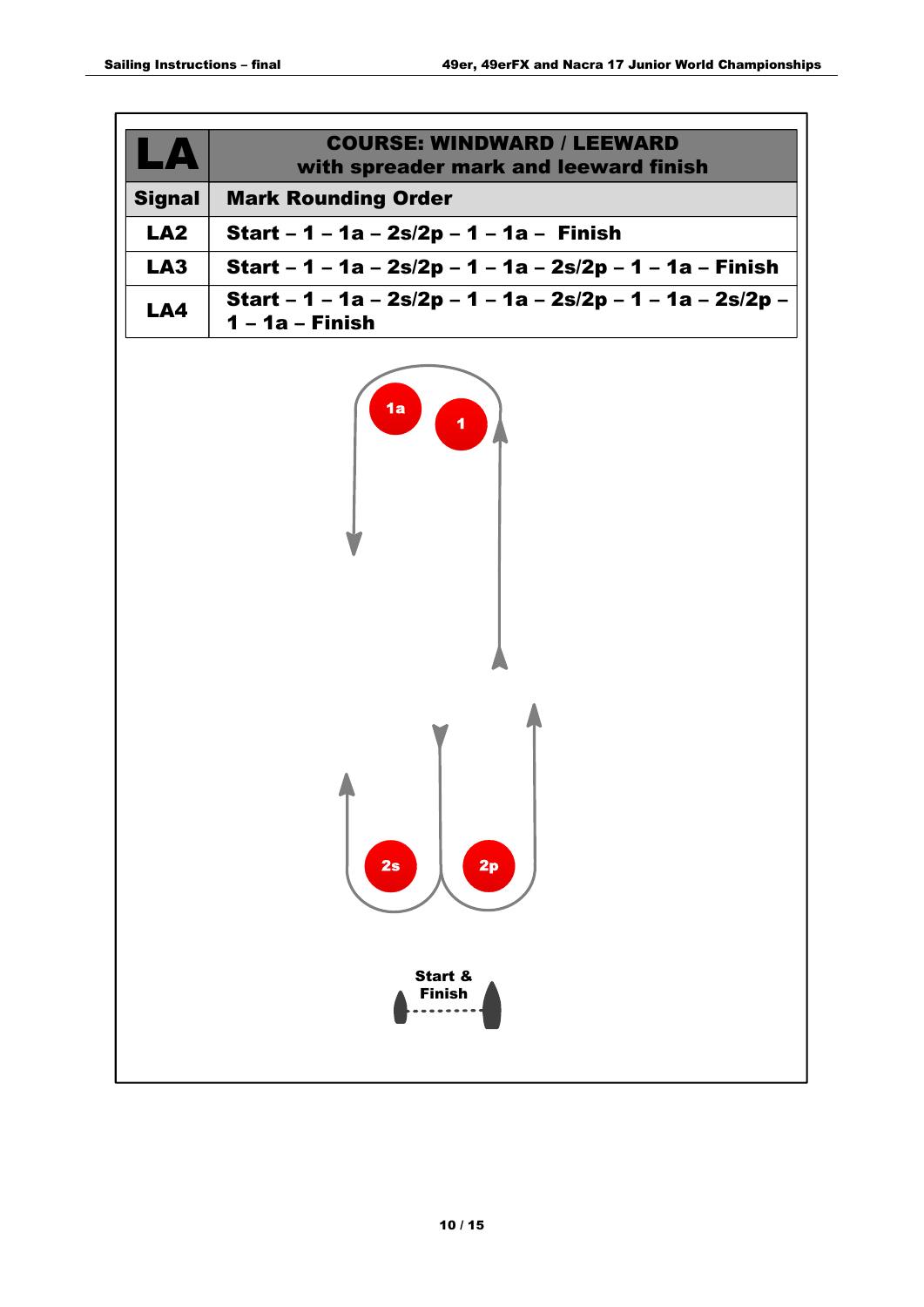Attachment B Course Locations

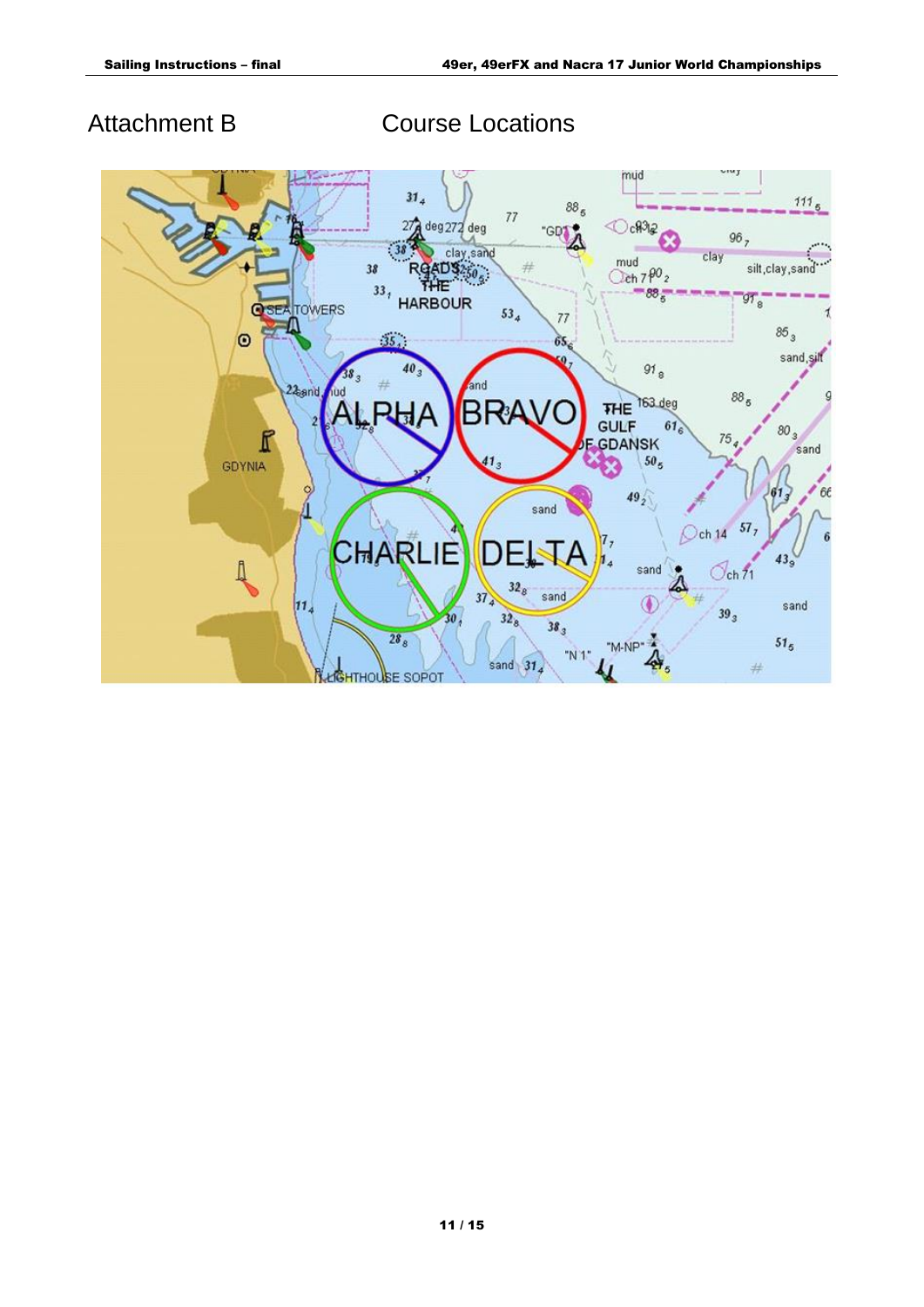#### Attachment C

### **Format of Racing**

#### **For 49er and 49er FX**

The Opening Series will be in two series:

- 1. Qualifying Series
- 2. Final Series

#### **For Nacra 17**

The Opening Series will be a Single Series.

#### **For 49er and 49erFX**

#### **1. Qualifying Series** (Days 1, 2 and 3)

- 1.1 The boats will be split into TWO fleets for 49er and TWO fleets for 49erFX of approximately equal numbers of boats. The Qualifying Series will consist of a maximum of NINE races for 49er and 49erFX. However, if less than SIX races have been completed by all fleets by the end of Day 3, the Qualifying Series will continue.
- 1.2 The Organising Authority will make initial fleet assignments on the basis of the top 50 ranked boats from the World Sailing rankings, with the remainder being taken in numerical order of sail numbers. The method of assignment to fleets will be as per 1.3 below. The ranking will remain in force until the end of the day during which the 2nd Qualifying Race is completed by all fleets.
- 1.3 If all fleets have completed the same number of races, boats will be reassigned to fleets on the basis of their Qualifying Series scores as detailed below. If all fleets have not completed the same number of races by the end of a day, the fleets with fewer races will continue racing the following day until all fleets have completed the same number of races. However, the reassignments will be calculated for those races, numbered in order of completion, completed by all fleets. Reassignments will be made as follows:

| <b>Place in Qualifying Series</b> | Fleet assignment |
|-----------------------------------|------------------|
|                                   |                  |
|                                   |                  |
|                                   |                  |
|                                   |                  |
| and so on                         |                  |

Fleet assignments will be based on the ranking available at 2000 that day regardless of protests or requests for redress not yet decided. However at the end of the Qualifying Series, the fleet assignments will be made no later than 0700 on the day they take effect.

- **2. Final Series** (Days 4 and 5)
- 2.1 The Final Series will consist of a maximum of SIX races for 49er and SIX races for 49erFX.
- 2.2 For 49er and 49erFX the top 25 boats based on their Qualifying Series scores after Day 3 will race in the Gold fleet (unless the Qualifying Series has been extended under section 1.1 above).
- 2.3 The remaining boats will race in the Silver fleet.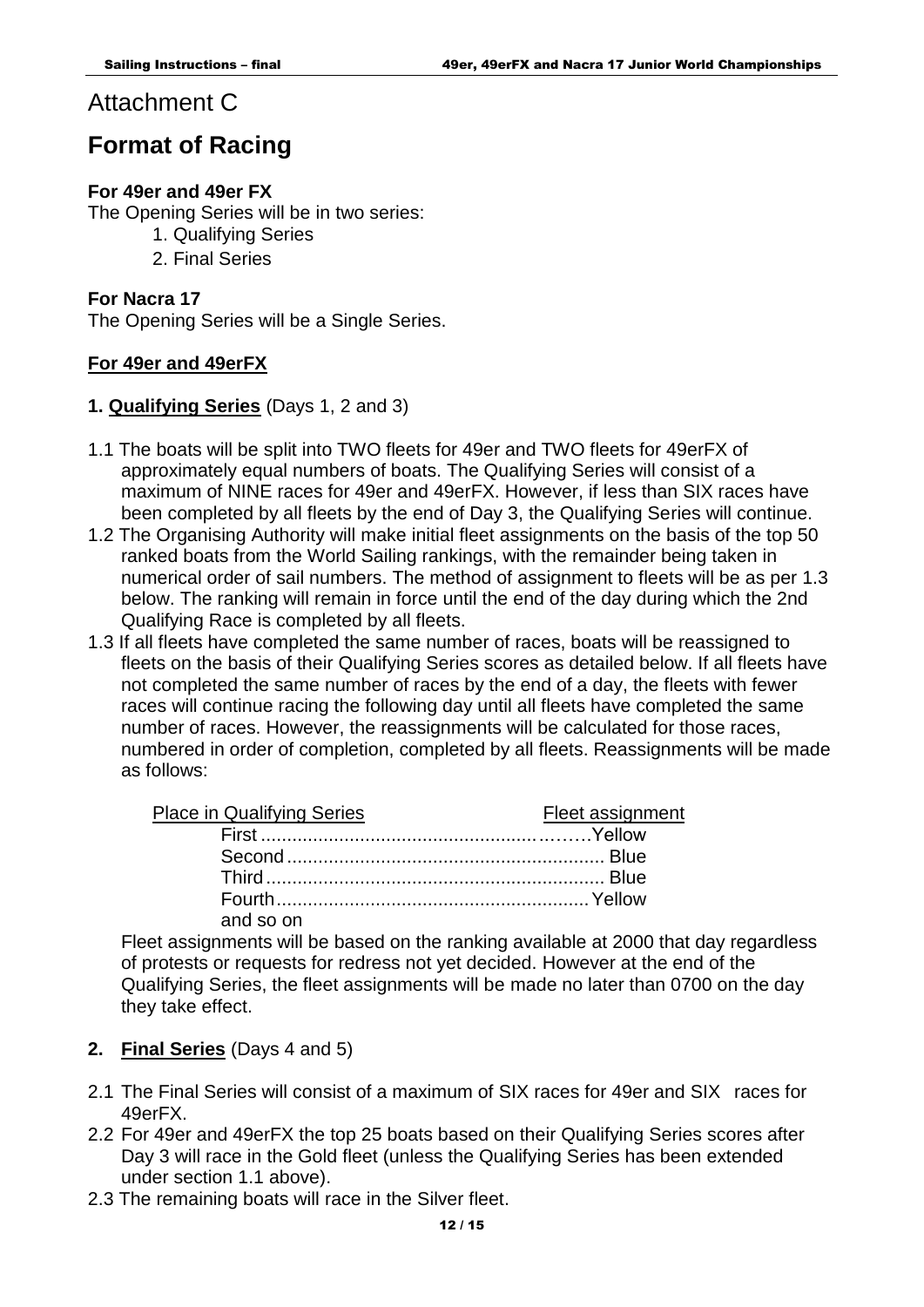2.4 Days 4 and 5 THREE races are scheduled per day for each fleet.

2.5 On Sunday, 11 July there will be no warning signal after 1600.

#### **For Nacra 17**

- **3. Opening Series** (Days 1 to 5)
- 3.1 The boats will race in a Single Fleet. The Opening Series will consist of a maximum of FIFTEEN races.
- 3.2 Days 1 to 5 THREE races are scheduled per day.
- 3.3 On Sunday, 11 October there will be no warning signal after 1600.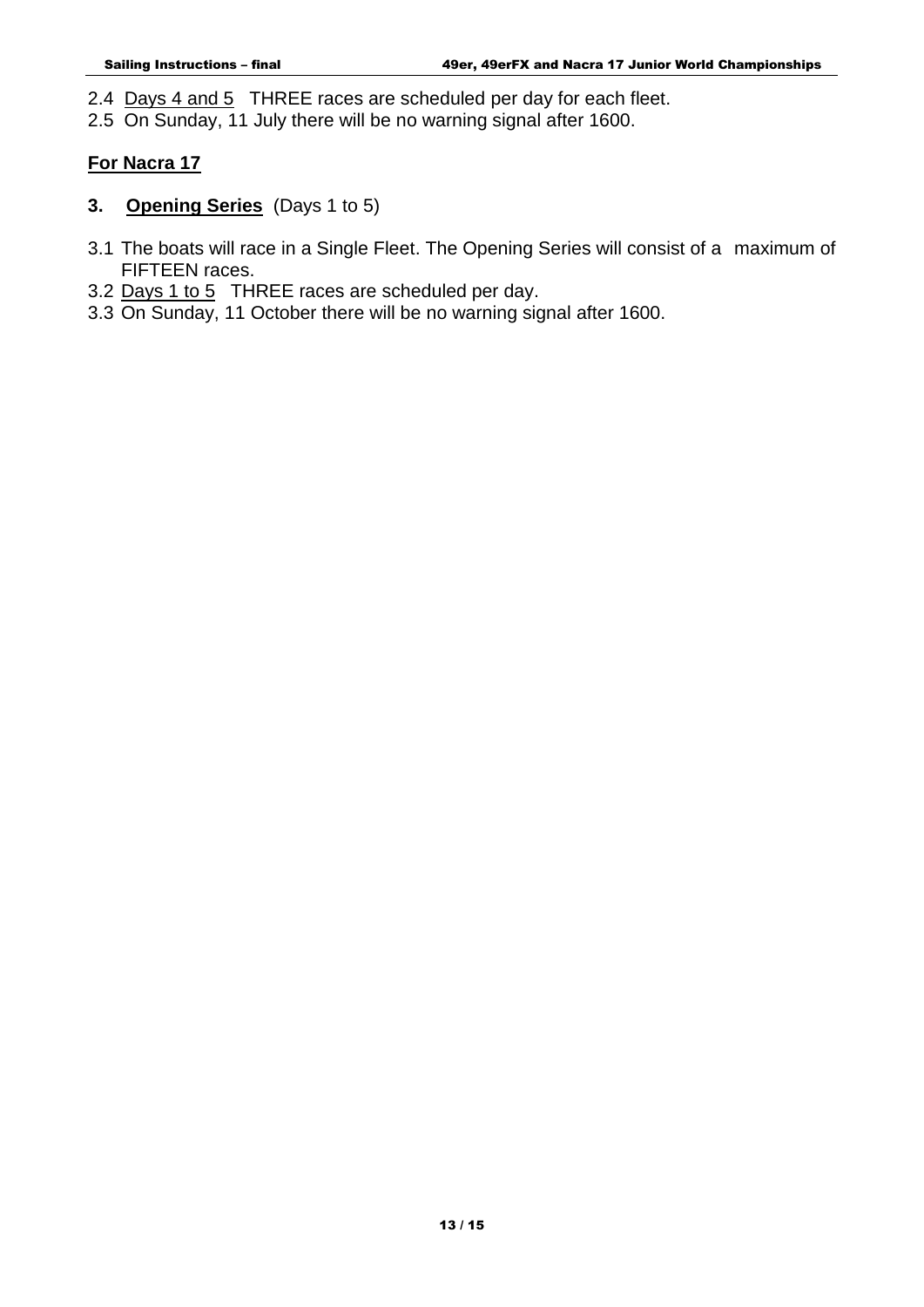### **Attachment D**

## **Provisional Racing Schedule**

| 2020 Junior World Championships - Gdynia<br><b>Warning signal</b> |                       |                       |                |  |
|-------------------------------------------------------------------|-----------------------|-----------------------|----------------|--|
| Day $1 - 7$ July<br>Qualifying                                    | <b>Course A</b>       | <b>Course B</b>       | Nacra course C |  |
| 10.55                                                             | 49er 3 races          | 49er 3 races          | Nacra 3 races  |  |
| Not Before 12.55                                                  | 49erFX 3 races        | 49erFX 3 races        |                |  |
| Day $2 - 8$ July<br>Qualifying                                    | <b>Course A</b>       | <b>Course B</b>       | Nacra course C |  |
| 10.55                                                             | 49erFX 3 races        | 49erFX 3 races        | Nacra 3 races  |  |
| Not Before 12:55                                                  | 49er 3 races          | 49er 3 races          |                |  |
| Day $3 - 9$ July<br>Qualifying                                    | <b>Course A</b>       | <b>Course B</b>       | Nacra course C |  |
| 10.55                                                             | 49er 3 races          | 49er 3 races          | Nacra 3 races  |  |
| Not Before 12.55                                                  | 49erFX 3 races        | 49erFX 3 races        |                |  |
| Day $4 - 10$ July<br><b>Final Series</b>                          | <b>Course A</b>       | <b>Course B</b>       | Nacra course C |  |
| 10:55                                                             | 49erFX Silver 3 races | 49er Silver 3 races   | Nacra 3 races  |  |
| Not Before 12:55                                                  | 49erFX Gold 3 races   | 49er Gold 3 races     |                |  |
| Day 5 - 11 July<br><b>Final Series</b>                            | <b>Course A</b>       | <b>Course B</b>       | Nacra course C |  |
| 09:55                                                             | 49er Gold 3 races     | 49erFX Gold 3 races   | Nacra 3 races  |  |
| Not Before 11:55                                                  | 49er Silver 3 races   | 49erFX Silver 3 races |                |  |

The assigning to courses to Racing Areas will be posted before Flag D is displayed.